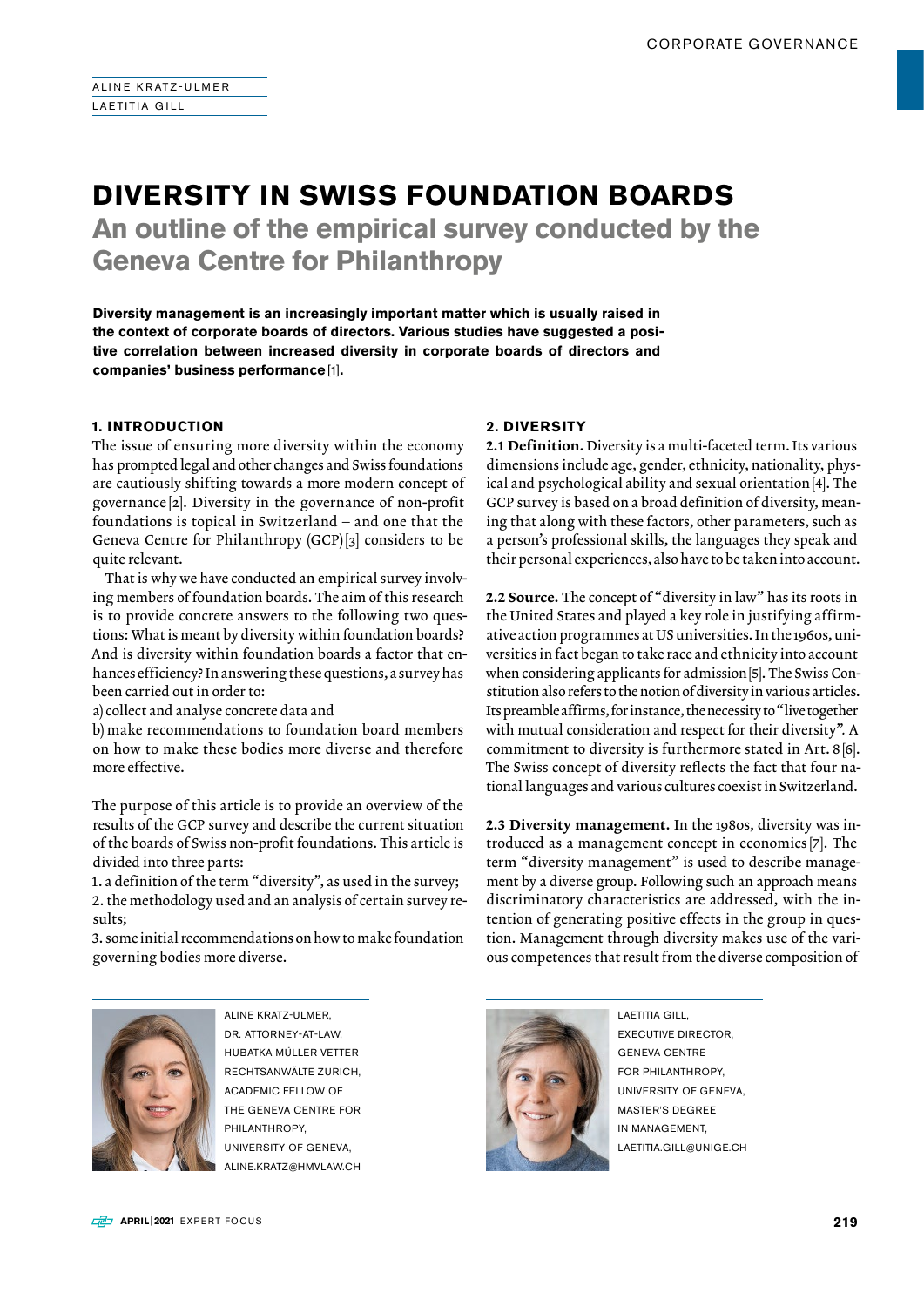### CORPORATE GOVERNANCE

a group[8]. In other words, diversity management improves collective efficiency and is therefore an important factor for the organisation's performance. The term "diversity management" indicates that it is a task primarily incumbent on executive leadership[9]. Furthermore, the company needs to be proactive in order to ensure that diversity in the management function becomes a reality. It is also an organisation-wide task and the diverse composition of the executive leadership is of particular importance [10].

## **3. THE GCP SURVEY**

3.1 General information. Foundations are generally discrete and little information is publicly available about the composition of foundation boards. Except for the commercial register, there is no record of who sits on foundations boards. In most cases, the composition of a foundation board is decided by the founder(s) in the articles of association. In practice, board members are usually selected based on the principle of co-option[11]. Therefore, the process of joining the board of a foundation is usually done at the discretion of existing members.

3.2 Survey methodology. The survey thus looked at diversity through specific criteria, such as age, gender, nationality and social background, as well as the articles of association provisions governing the selection of board members. The survey was structured in four sections:

- 1. the participant's profile;
- 2. the foundation's profile;
- 3. the participant's understanding of diversity;
- 4. final questions.

It contained 35 questions in the form of an online questionnaire, available in French and German. Members of foundation boards were asked to fill in the questionnaire between June and September 2020. Only questionnaires that were completed in full were taken into account. Answers from 107 Swiss non-profit foundations of all types and sizes, representing 720 board members were thus considered.

#### 3.3 Overview of the results

*3.3.1 Breakdown by gender and age.* Regarding the board members, 63.2% were men, 36.7% were women and 0.1% were identified as "other gender". 75% were older than 50, with 38% aged between 60 and 69, 19% between 40 and 49 and 5.4% between 18 and 39. The reason often given by the participants for this age profile is that positions on foundations boards are usually voluntary and generally not remunerated, although they can be quite time-consuming and require special knowledge [12]. It is therefore often recently retired men who hold these mandates because in their new phase of life they have the time and the professional expertise for such mandates. Another explanation as to why the profile (or gender) of a majority of foundation board members (men in this case) is similar may be that relevant persons know each other and recommend each other for these positions. A further explanation may be that women or younger people do not proactively seek such nominations or volunteer for



these mandates – foundations boards tend to only appoint what is put in front of them.

*3.3.2 Provisions of the articles of association on selecting new board members.* The survey shows that 89% of the foundations taking part in the survey do not have an age limit on board membership in their articles of association. This may be because the founder did not want to include such a provision or did not want to limit the pool of potential candidates based on age.

3.4 Participants' understanding of diversity. When asked whether they consider their board to be diverse, 65% of participants answered that they do.

It is not obvious to reconcile these answers: is it completely logical to say, on the one hand, that diversity matters and, on the other hand, that the issue should not be discussed? In this sense, it is interesting to observe that regardless of their age and language, the participants are almost unanimous (86% in considering that diversity contributes to their foundation's efficiency.



### Graph 2: **WHAT IS THE AGE SPLIT OF THE 720 FOUNDATION BOARD MEMBERS?**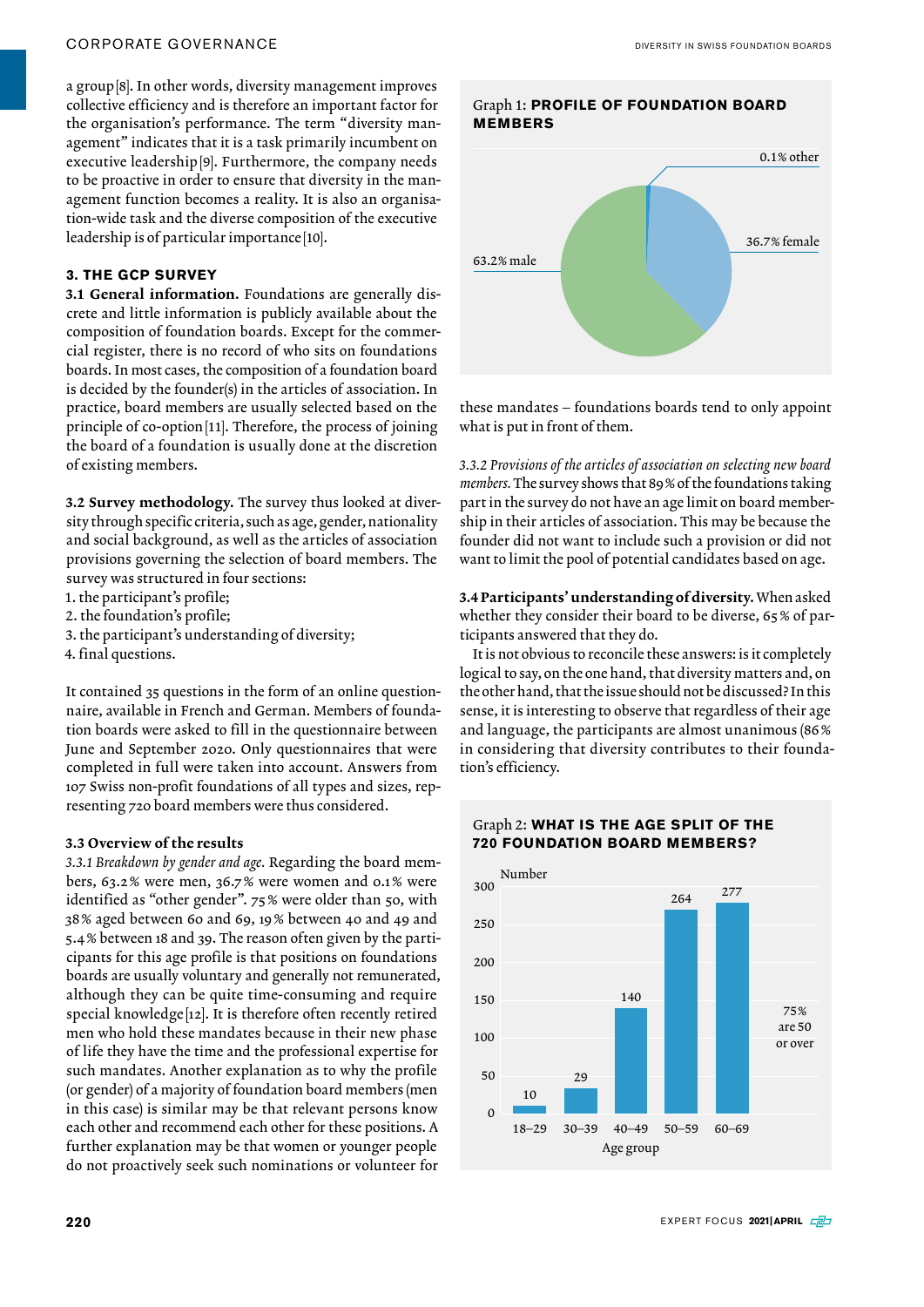

## **4. RECOMMENDATIONS FOR A DIVERSE FOUNDATION BOARD**

There are three possible ways to create more diverse foundation boards.

4.1 Legislative measures. Our parliament could vote through legislative measures that promote diversity within foundation boards. Such measures could include regulations on transparency as well as gender, race and sexual preference quotas.

4.2 A sector-wide initiative. There could be a sector-wide initiative to draw up rules of good practice. The Zewo stand-







Graph 6: **GENERALLY SPEAKING, DO YOU** 

ards briefly mention in their English version in Standard 4 Independence, that "efforts must be made to ensure that the members of the board of directors are suitably diverse"[13]. The governance-related recommendations set out in the Swiss Foundation Code do not currently address the issue of diversity in foundation boards [14]. However, rules on diversity could be included in the Code [15], for instance, through a clause recommending board diversity under Recommendation 5 "Renewal of the foundation board". The current version of that recommendation reads as follows: "To the extent not dictated in the foundation charter, the foundation board establishes procedures for the election and retirement of its members, president and vice-president [...]" [16]. The following sentence could be added: "When electing its members, the foundation must follow principles of diversity to the extent possible"[17].

4.3 Within the foundations. The foundations could provide for a certain level of diversity in their articles of association or directives. In this regard, it would be important to address the recruitment process and criteria for new board members. While it is usually easier to select candidates from among existing board members' inner circles, it is also possible to use recruitment experts. By doing so, foundations would be able to identify individuals who could bring additional skills and a fresh perspective to the board (including a recognition of the importance of diversity), all of which would be assets for ensuring good foundation governance[18].

#### **5. OUTCOME**

The results of the GCP survey show that most participants are convinced of the importance of diversity in general. More unexpectedly, 86 % of participants consider diversity to be an advantage for their foundation. While some of the results, such as the representation of women on foundation boards, may come as a positive surprise when compared with